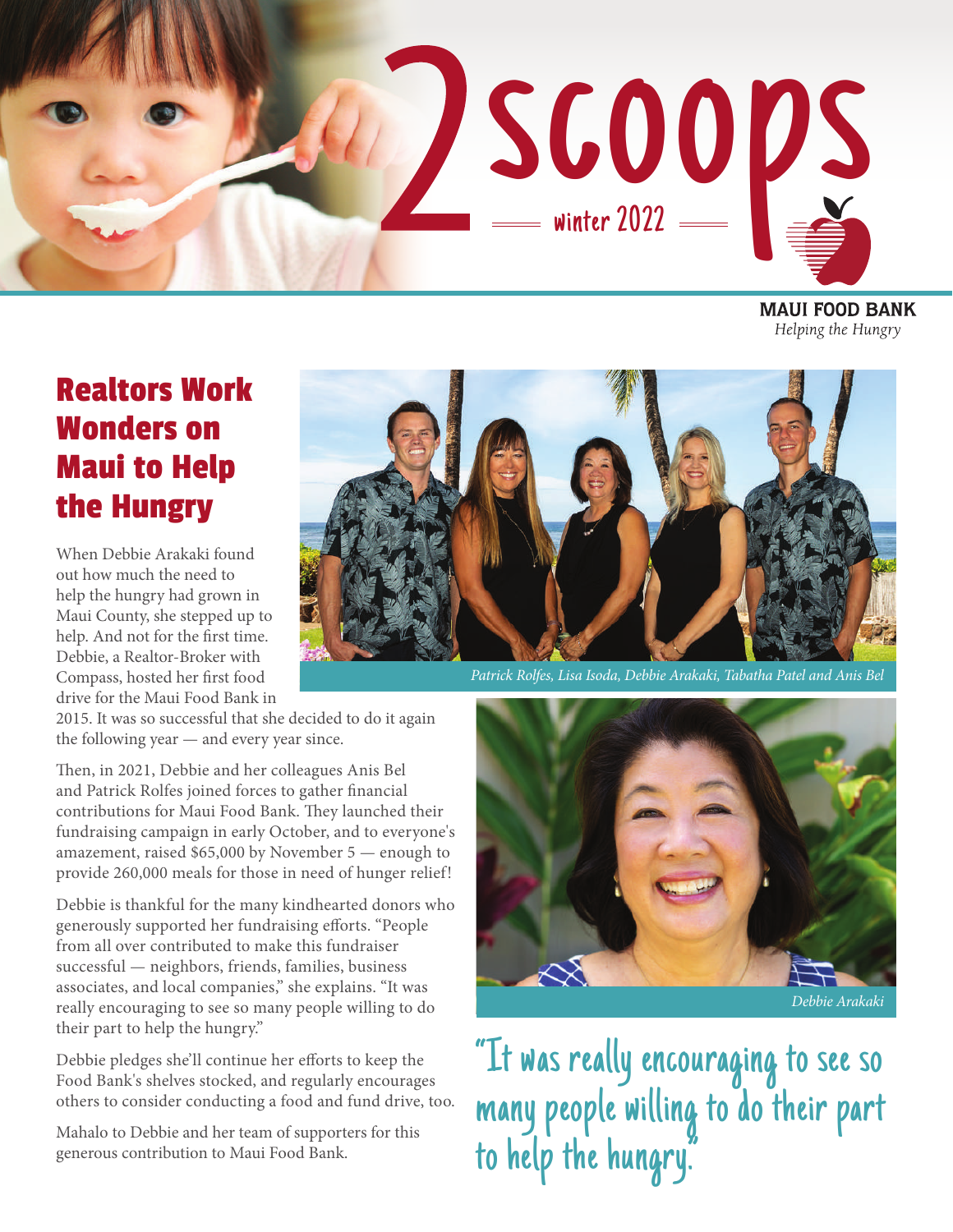

#### **MAUI FOOD BANK**

Helping the Hungry

760 Kolu Street Wailuku, HI 96793 Phone: (808) 243-9500 www.mauifoodbank.org

#### **Maui Food Bank BOARD OF DIRECTORS 2021**

**Mark Harbison, Chair** Broker Coldwell Banker Island Properties

**Jorge Tirona, Treasurer** VP Senior Commercial Underwriter Central Pacific Bank

**Karin Carlson, Secretary** Realtor/Broker Wailea Realty Corp + Windermere Real Estate

**Glenn Brooking**  Community Volunteer

**Malika Dudley** Meteorologist Independent Journalist

**Jason Economou, Esq.** Government Affairs Director Realtors Association of Maui

**Moana Lutey** Corporation Counsel County of Maui

**Greg Pick** VICFCU Community Volunteer

**Dano Sayles**  Realtor/Broker/Leader Sayles Team Coldwell Banker Island Properties

**Marsha Sharpe** Executive Vice President Song Division

#### **Our MISSION**

Maui Food Bank's mission is to help the hungry in Maui County by collecting and distributing food through community partnerships.

Like us on Facebook facebook.com/MauiFoodBank

# **Som the desk of RICHARD YUST**



#### Increased Need Inspires Increased Generosity

We've been pleased to observe that several Maui County economic indicators have recently been trending positive, suggesting that our island Ohana is starting to return to some form of "normal."

Of course, that doesn't mean that all Maui County residents have emerged from the trials of COVID, but it seems to be a step in the right direction.

Here at the Maui Food Bank, we ramped up our efforts during COVID to meet the exploding numbers of residents who needed food assistance due to layoffs. Normally, in pre-COVID times, we served around 10,000 people a month. But due to the pandemic, those numbers swelled to 52,400 people in October 2020.

Here's another way to look at the increase in need: In 2019, the Food Bank distributed 2.8 million pounds of food. The following year, we distributed 7.3 million pounds of food, and in 2021, as the pandemic began to subside, 5 million pounds of healthy food was distributed — still nearly twice the amount distributed just two years prior, before the pandemic struck.

A key element that enabled the Maui Food Bank to expand so quickly to meet this unprecedented demand was contributions from many new foundations. Among these were several mainland foundations that stepped up to help feed the hungry in Maui County by providing generous funding to purchase food.

Food drives to collect food for distribution have also been initiated by schools, places of worship, local businesses, government offices, and large corporations.

We at the Maui Food Bank are humbled by the generosity of so many members of our community, and we're thankful for this outpouring of support on behalf of those in Maui County who are food-insecure.

Mahalo for making a difference in a very real way, and here's to better days to come!

Richard Yust Executive Director



# Planned Giving

Planned gifts are rooted in values. Bequests are a way for people to make a large, meaningful, lasting gift. Consider becoming a Maui Food Bank *Planned*  Giving partner and make an impact for decades to come.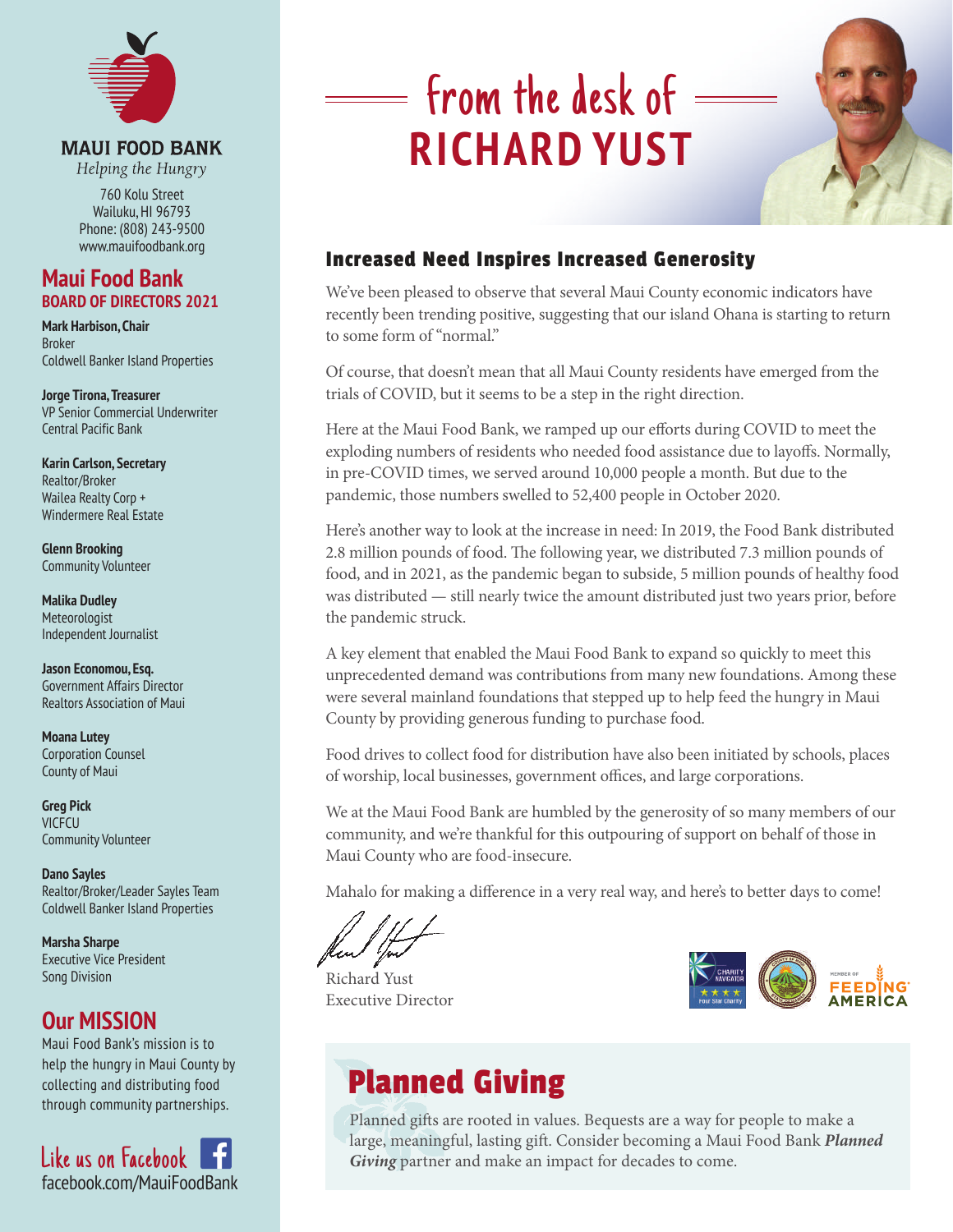## Maui Food Bank Surprised by an Especially Sweet Donation

Sometimes donations come from the most unexpected sources.

Recently, the Maui Food Bank was especially delighted to receive a donation of local honey from a young Maui entrepreneur named Cyris.

Cyris' family has been beekeeping since 2016, and during the Covid shutdown, Cyris and his sister Talei, ages 16 and 13 at the time, decided to start a business selling honey from their family's beehives.

Cyris designed the Ha'iku Hives logo and manages the day-to-day hive operations. Talei is developing a line of beeswax lip balms and candles. Together, they're responsible for packaging, labeling, and shipping all their products.

As if this isn't impressive enough for a couple of Maui teenagers, Cyris recently donated some of his honey to the Maui Food Bank. He explained, "I believe it's important to share with others. We have a lot of homeless people here on Maui, so I'm donating some of what I've been blessed with to help those in need. When people work together, we can make a difference!"

Mahalo to Cyris and Talei for their generous gift to the Maui Food Bank. To witness such caring and sacrifice from such young people is an inspiration to all of us!



### Jeff Bezos Donates to Relieve Hunger on Maui

#### Maui Food Bank Prepared to Immediately Maximize Bezos' Contribution



*Jeff Bezos, Founder and Executive Chair of Amazon*

Virtually everyone in Maui County has witnessed the economic impact of COVID on the lives of residents in our island community. According to the Hawaii State Department of Labor & Industrial Relations, during COVID-19, Maui County suffered the nation's highest rate of unemployment.

Today, Maui County is slowly recovering from the worst of the COVID crisis, but as with any widespread devastation, recovery takes time, both for individuals and our society as a whole. The severity of food insecurity has now started to decline, but it's still a major factor in the lives of many Maui County residents.

Jeff Bezos, Founder and Executive Chair of Amazon, is making a difference with a significant personal donation to the Maui Food Bank.

"Mr. Bezos' generous contribution will go a long way towards helping the hungry on Maui, Molokai, and Lanai," noted Richard Yust, Executive Director of the Maui Food Bank. "This gift is enabling us to bring in twelve 40-foot ocean-going containers full of food to help us alleviate immediate hunger and restock some of the depleted staples in our warehouse. Plus, we'll be able to buy more fresh fruits and vegetables from local farmers. We deeply appreciate the support Jeff Bezos has extended to the Maui Food Bank."